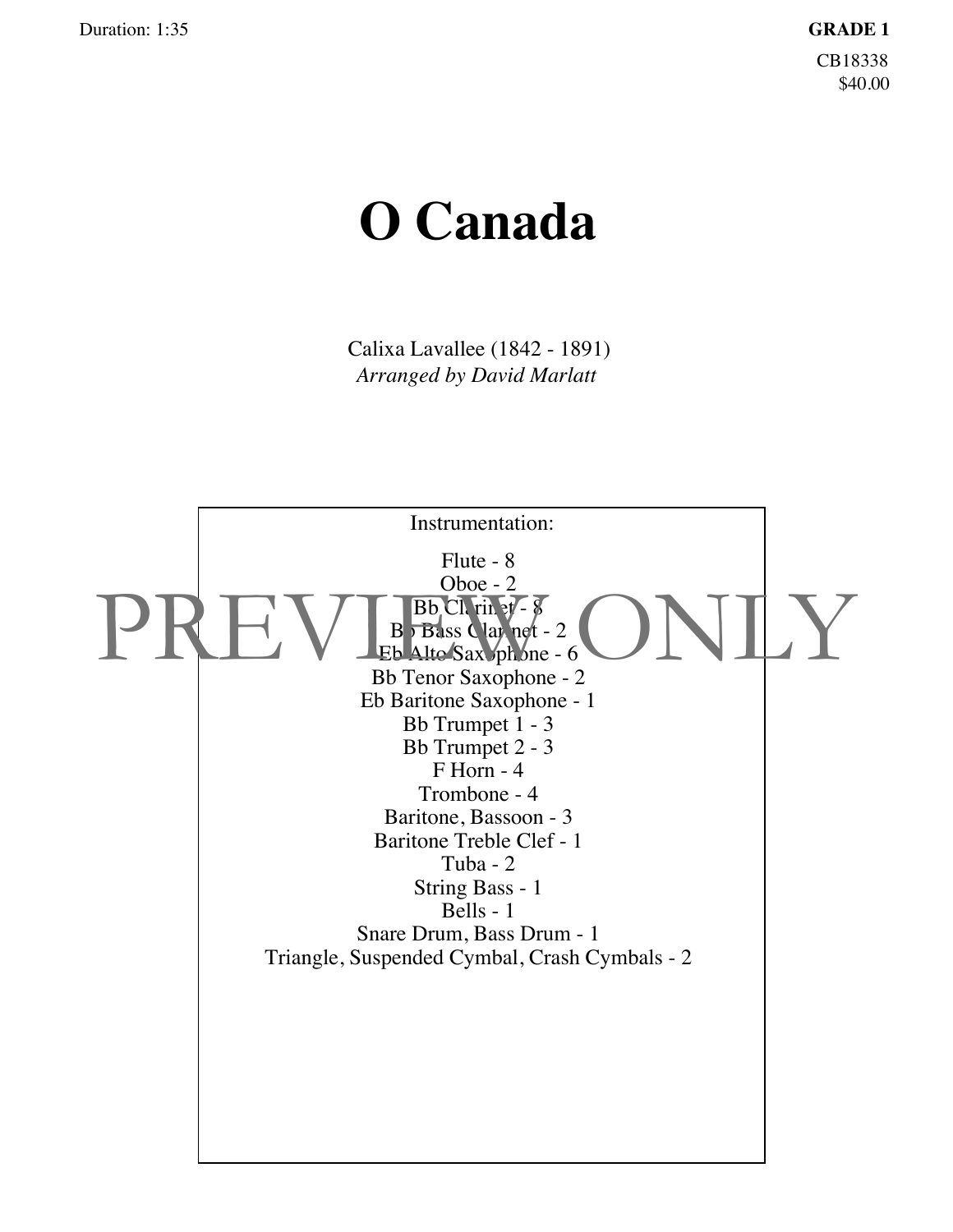

## O Canada

## *Arranged by David Marlatt* Calixa Lavallee

Calixa Lavallée, a pianist and composer, was asked in early 1880 to write music for a national song to be performed at the French-Canadian National Festival. After the music was written, the festival president Ernest Gagnon asked Sir Adolphe-Basile Routhier to write appropriate words for this new composition. It is also a fact that Gagnon suggested the first line to Routhier "O Canada, terre des nos aieux". Even before its first public performance, the Quebec press proclaimed: "at last we have a truly French-Canadian National Song". Although originally intended for French-Canadians, it became popular all over the country and was proclaimed Canada's national anthem in 1980, 100 years after it was first sung.

Following the first English performance in Toronto in 1901 there have been several English texts, the most widely used being the version by Mr. Justice Robert Stanley Weir written in 1908. The French lyrics remain unaltered from Sir Routhier's version. Over the years there have been some slight lyric alterations made with words being substituted. Often it is performed with a mix of English and French. In almost all instances, just the first verse is sung.



CATALOG NUMBER:CB18338

**www.enpmusic.com**

Concert Band

DURATION: 1:35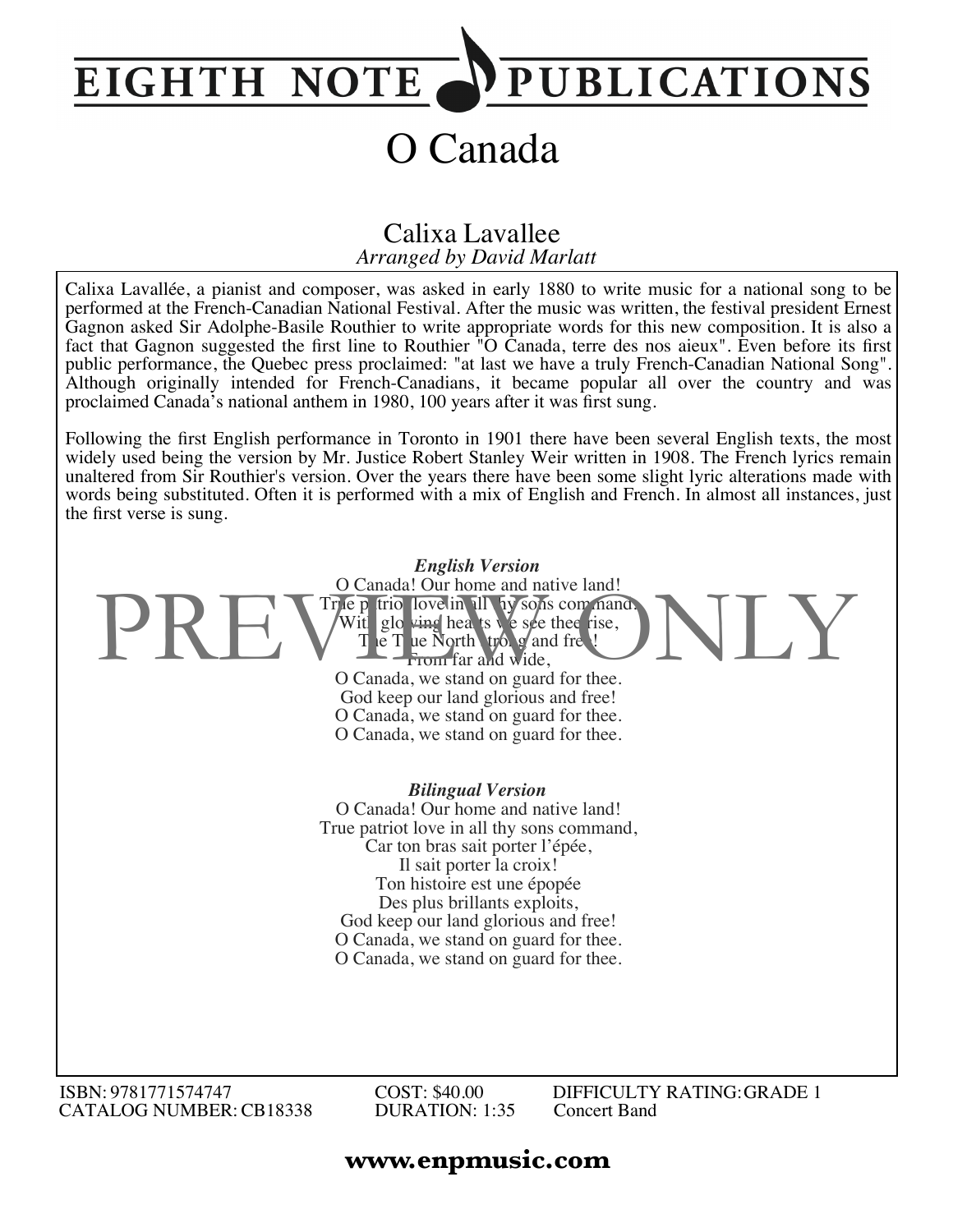

© 2017 **EIGHTH NOTE PUBLICATIONS** www.enpmusic.com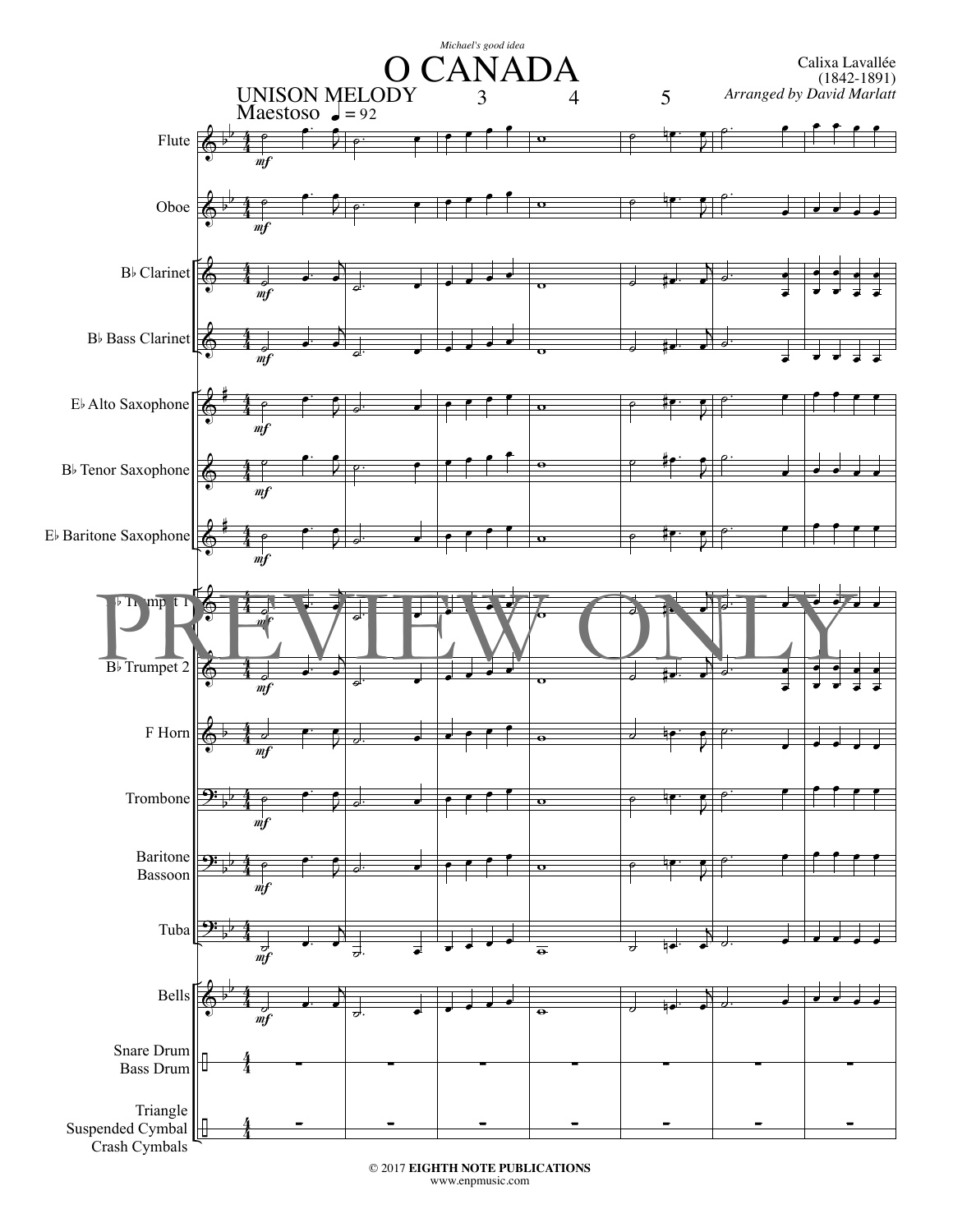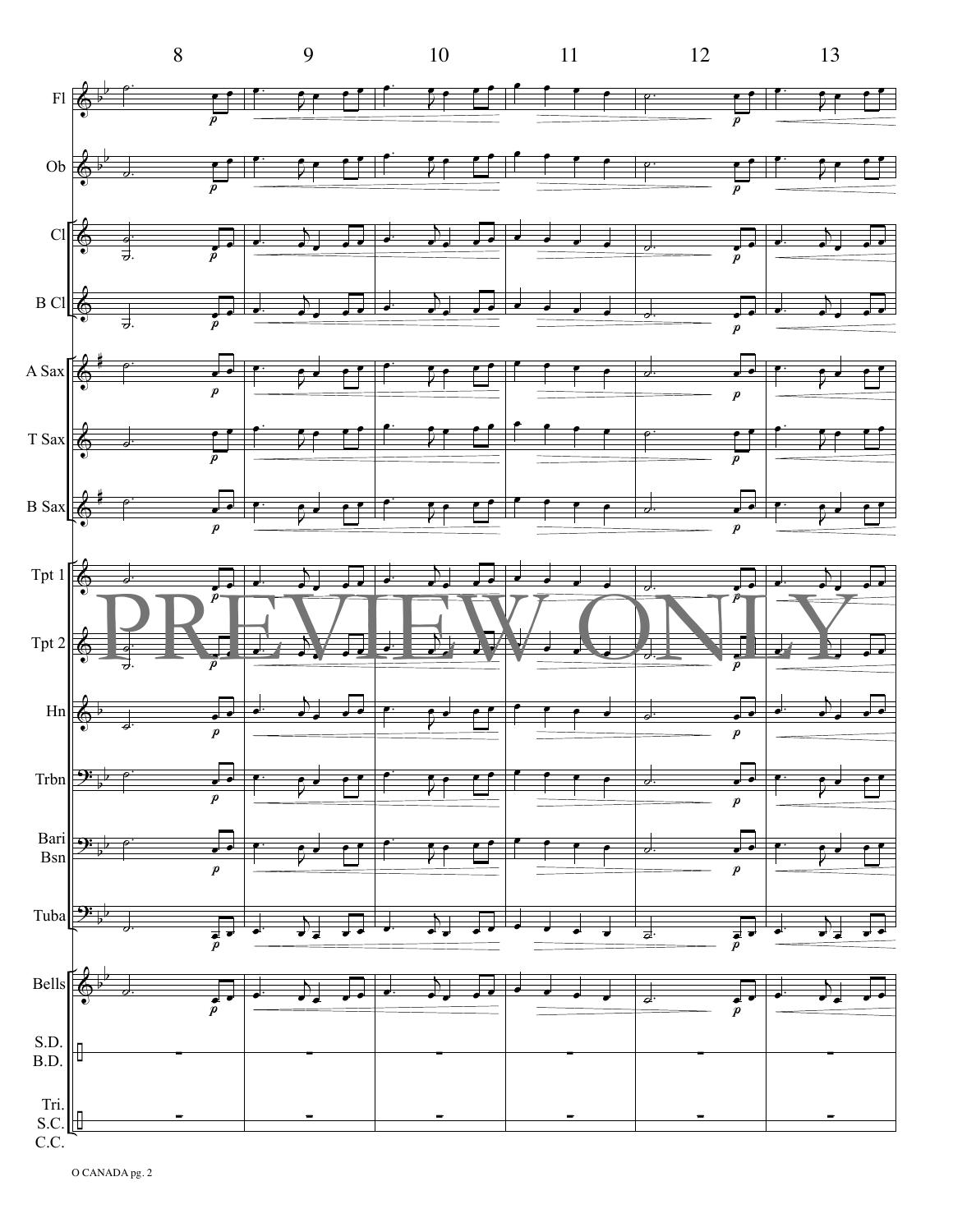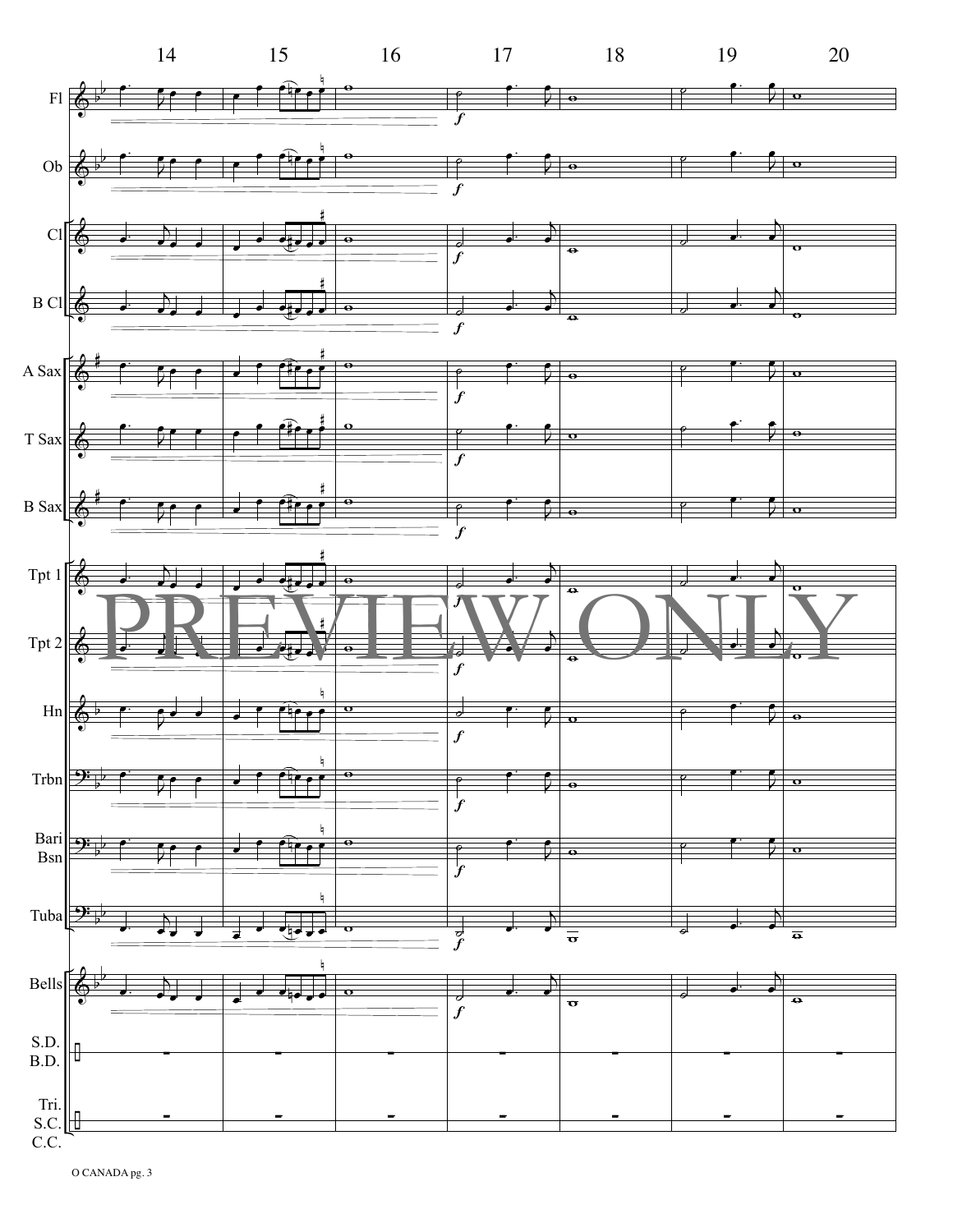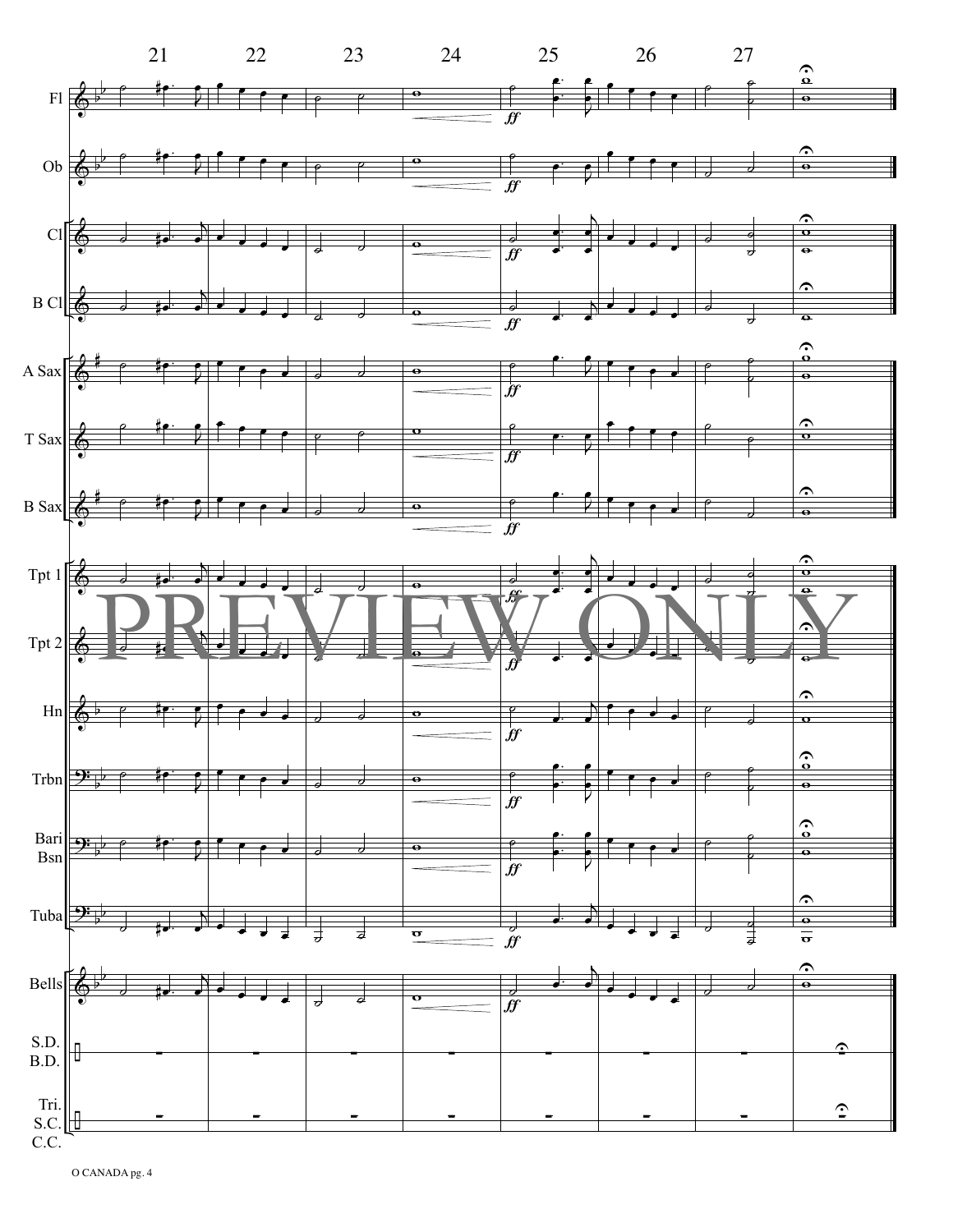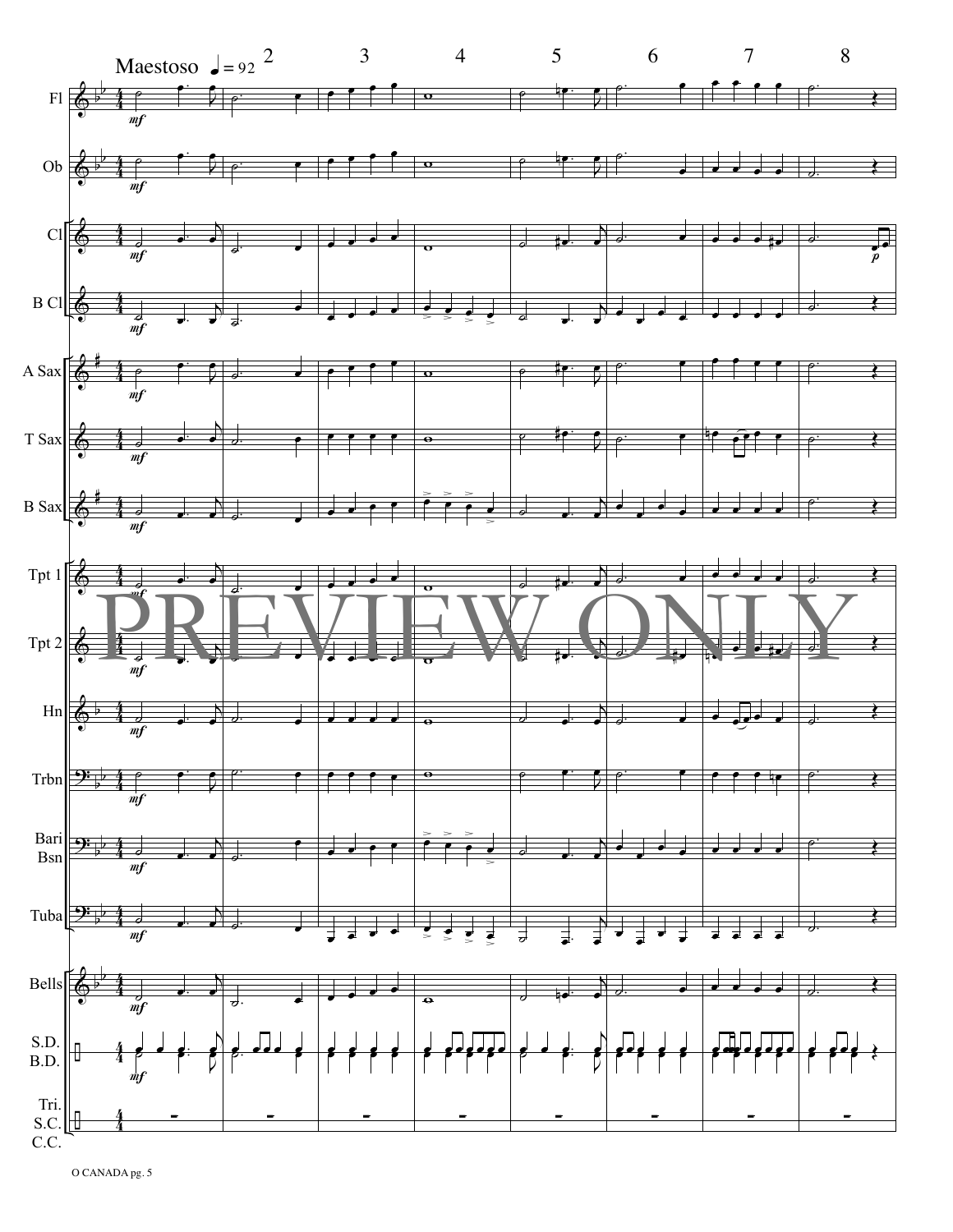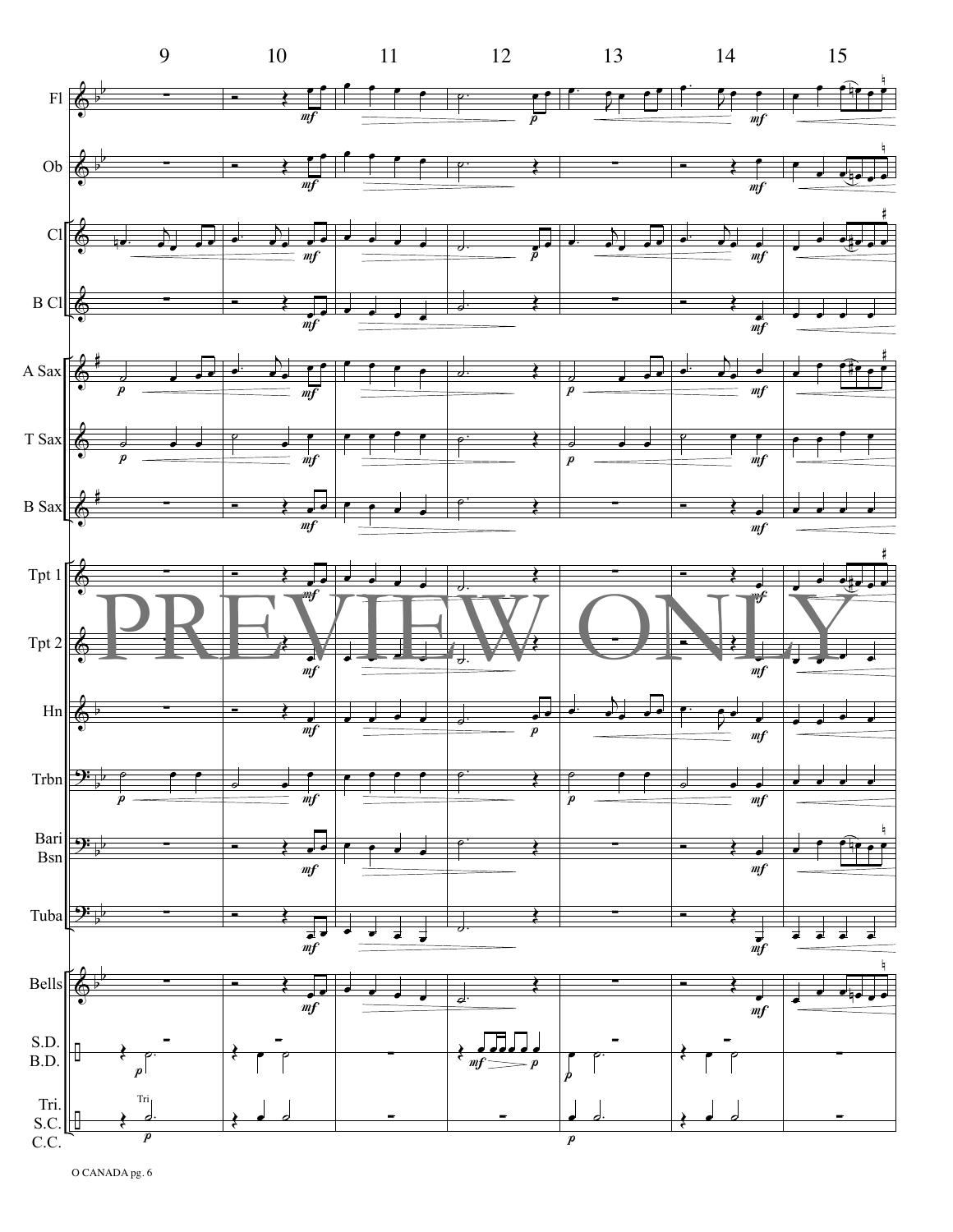